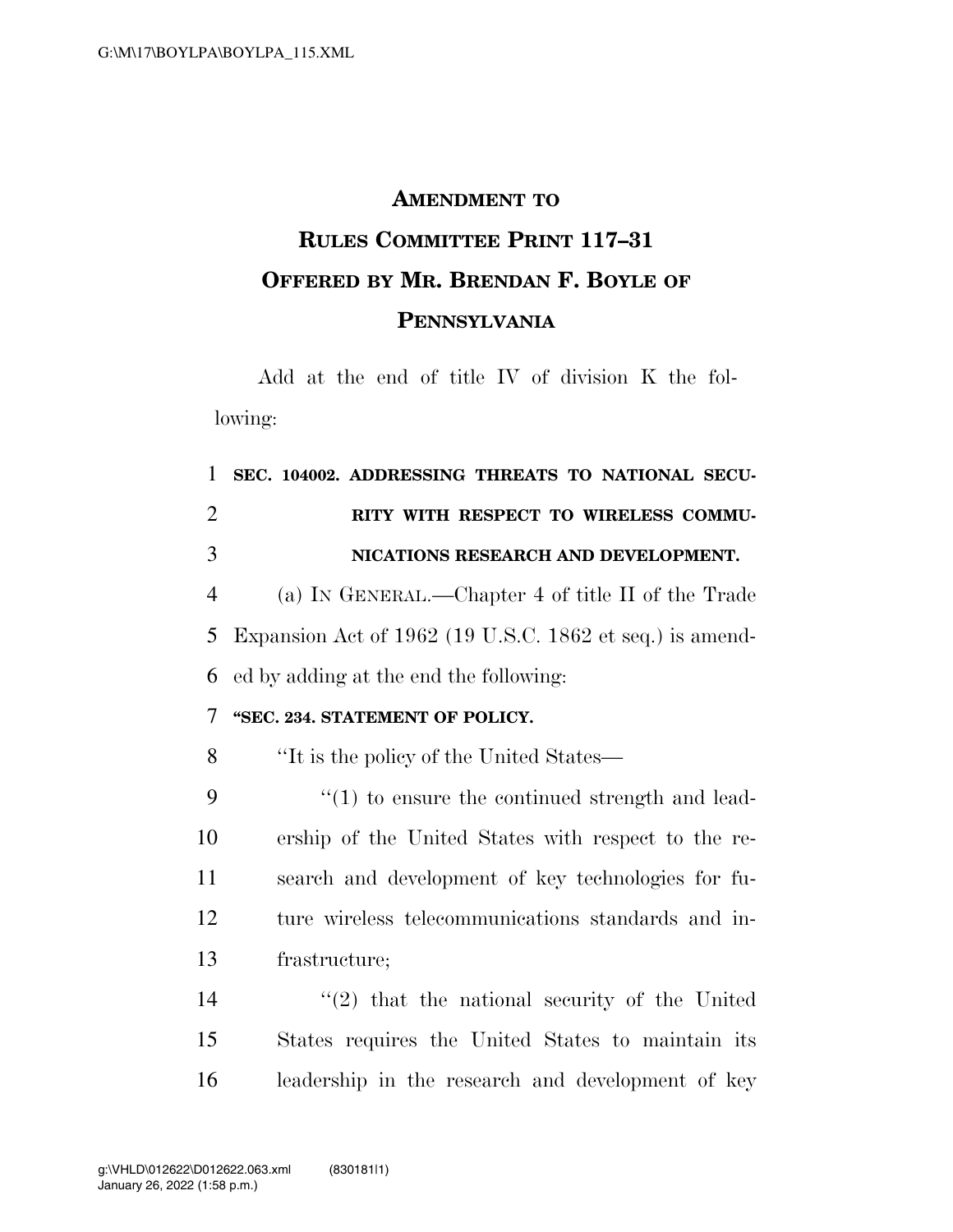$\mathfrak{D}$ 

- technologies for future wireless telecommunications standards and infrastructure; and
- ''(3) that the national security and foreign pol- icy of the United States requires that the importa- tion of items that use, without a license, a claimed invention protected by a patent that is essential for the implementation of a wireless communications standard and is held by a United States person, be controlled to ensure the achievement of the policies described in paragraphs (1) and (2).

 **''SEC. 235. LIST OF FOREIGN ENTITIES THAT THREATEN NA- TIONAL SECURITY WITH RESPECT TO WIRE-LESS COMMUNICATIONS RESEARCH AND DE-**

### **VELOPMENT.**

 ''(a) IN GENERAL.—The Secretary of Commerce (in this section referred to as the 'Secretary') shall establish and maintain a list of each foreign entity that the Sec-retary determines—

 $\frac{1}{2}$   $\frac{1}{2}$   $\frac{1}{2}$  uses, without a license, a claimed in- vention protected by a patent that is essential for the implementation of a wireless communications standard and is held by a covered person; and

23 "(B) is a person of concern or has as its ulti-mate parent a person of concern; or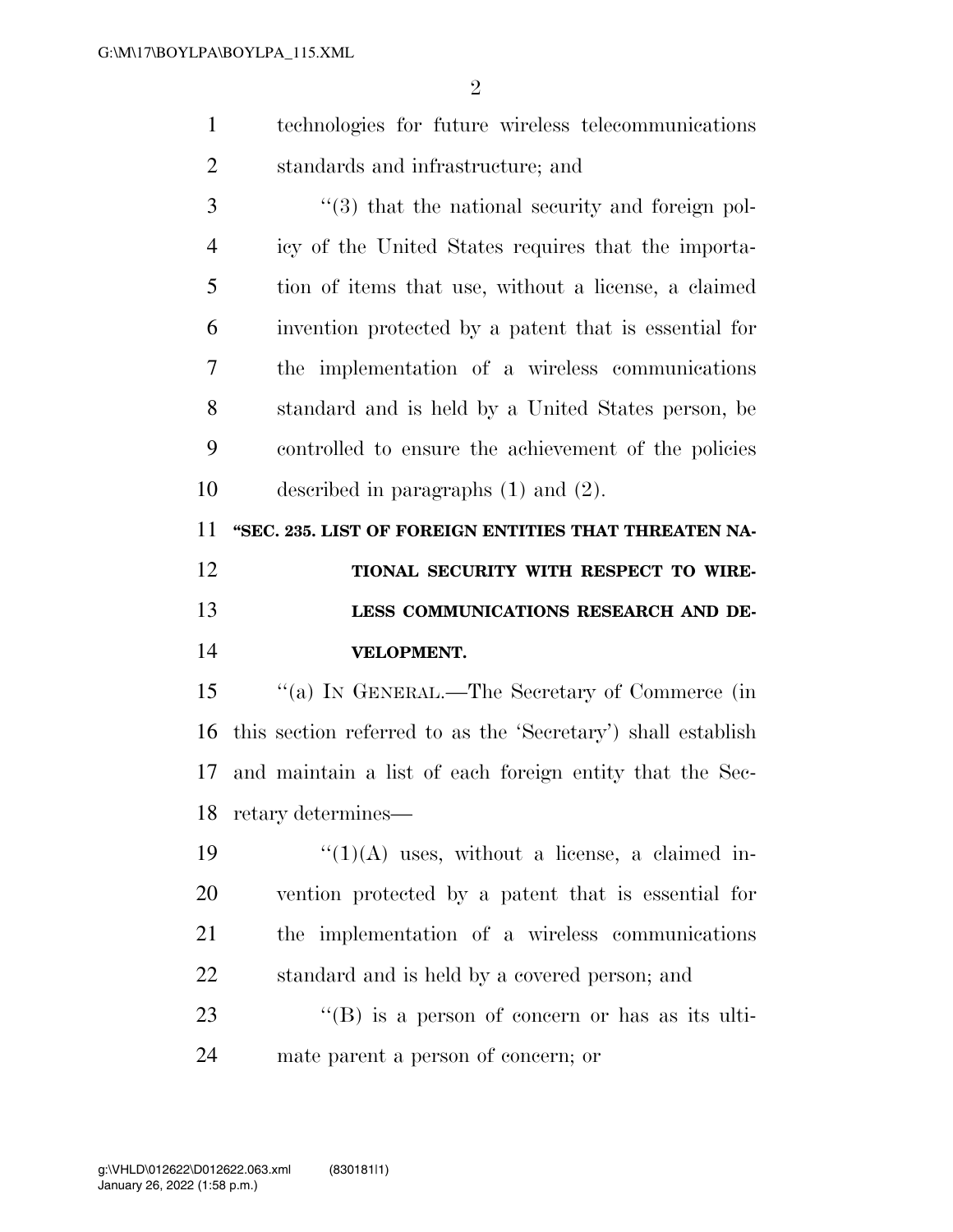| $\mathbf{1}$   | $f'(2)$ is a successor to an entity described in     |
|----------------|------------------------------------------------------|
| $\overline{2}$ | $\frac{1}{2}$ paragraph $(1)$ .                      |
| 3              | $\lq\lq$ (b) WATCH LIST.—                            |
| $\overline{4}$ | "(1) IN GENERAL.—The Secretary shall estab-          |
| 5              | lish and maintain a watch list of each foreign enti- |
| 6              | $ty$ —                                               |
| 7              | "(A)(i) that is a person of concern or has           |
| 8              | as its ultimate parent a person of concern; and      |
| 9              | "(ii) with respect to which a covered per-           |
| 10             | son has made the demonstration described in          |
| 11             | paragraph $(2)$ in a petition submitted to the       |
| 12             | Secretary for the inclusion of the entity on the     |
| 13             | list; or                                             |
| 14             | " $(B)$ that is a successor to an entity de-         |
| 15             | scribed in subparagraph $(A)$ .                      |
| 16             | $``(2)$ DEMONSTRATION DESCRIBED.—                    |
| 17             | "(A) IN GENERAL.—A covered person has                |
| 18             | made a demonstration described in this para-         |
| 19             | graph if the person has reasonably dem-              |
| 20             | onstrated to the Secretary that—                     |
| 21             | "(i) the person owns at least one un-                |
| 22             | expired patent that is essential for the im-         |
| 23             | plementation of a wireless communications            |
| 24             | standard;                                            |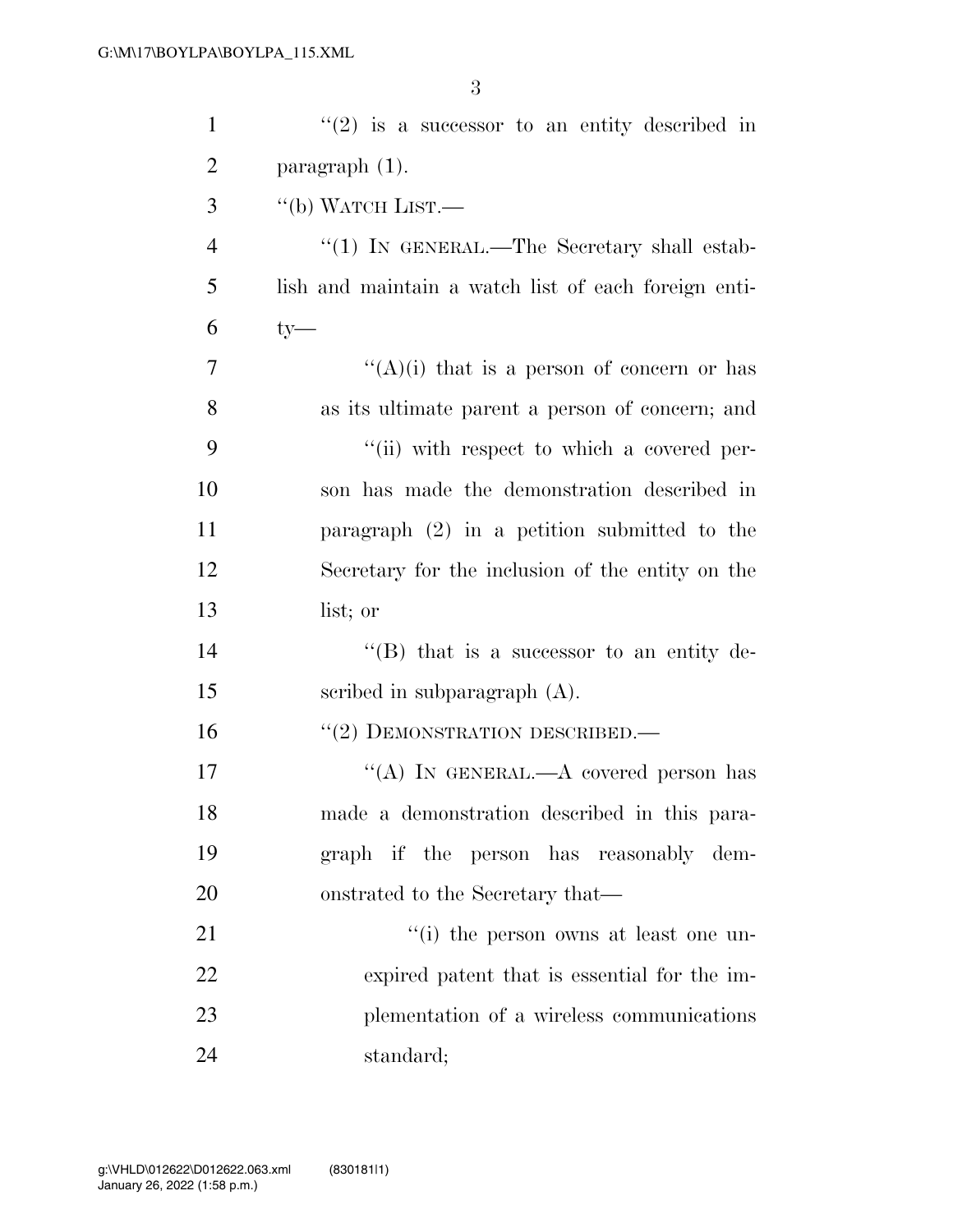| $\mathbf{1}$   | "(ii) a foreign entity that is a person              |
|----------------|------------------------------------------------------|
| $\overline{2}$ | of concern, or has as its ultimate parent a          |
| 3              | person of concern, has been, for a period            |
| $\overline{4}$ | of more than 180 days, selling wireless              |
| 5              | communications devices in or into the                |
| 6              | United States, directly or indirectly, that          |
| 7              | are claimed, labeled, marketed, or adver-            |
| 8              | tised as complying with that standard;               |
| 9              | "(iii) the covered person has offered                |
| 10             | to the foreign entity or any of its affili-          |
| 11             | ates—                                                |
| 12             | $\lq\lq$ (I) a license to the person's               |
| 13             | portfolio of patents that are essential              |
| 14             | to that standard; or                                 |
| 15             | $\lq\lq$ (II) to enter into binding arbi-            |
| 16             | tration to resolve the terms of such a               |
| 17             | license; and                                         |
| 18             | "(iv) the foreign entity has not exe-                |
| 19             | cuted a license agreement or an agreement            |
| 20             | to enter into such arbitration, as the case          |
| 21             | may be, by the date that is 180 days after           |
| 22             | the covered person made such an offer.               |
| 23             | $\lq\lq (B)$<br>DEMONSTRATION<br>OF<br><b>ESSEN-</b> |
| 24             | TIALITY.—A covered person may demonstrate            |
| 25             | subparagraph $(A)(i)$ that the person<br>under       |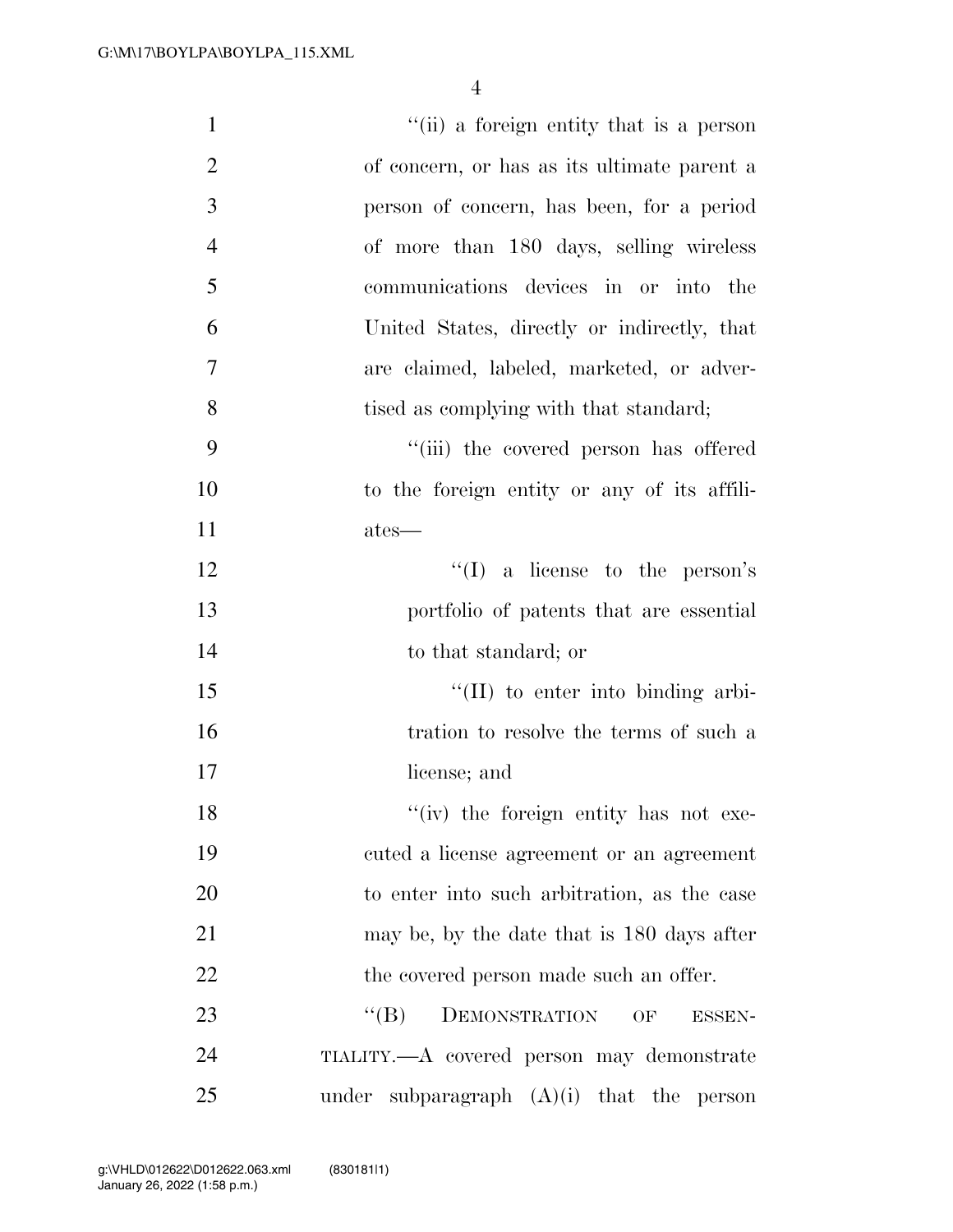| $\mathbf{1}$   | owns at least one unexpired patent that is es- |
|----------------|------------------------------------------------|
| $\overline{2}$ | sential for the implementation of a wireless   |
| 3              | communications standard by providing to the    |
| $\overline{4}$ | Secretary any of the following:                |
| 5              | "(i) A decision by a court or arbitral         |
| 6              | tribunal that a patent owned by the person     |
| $\overline{7}$ | is essential for the implementation of that    |
| 8              | standard.                                      |
| 9              | "(ii) A determination by an inde-              |
| 10             | pendent patent evaluator not hired by the      |
| 11             | person that a patent owned by the person       |
| 12             | is essential for the implementation of that    |
| 13             | standard.                                      |
| 14             | "(iii) A showing that wireless commu-          |
| 15             | nications device manufacturers together        |
| 16             | accounting for a significant portion of the    |
| 17             | United States or world market for such de-     |
| 18             | vices have entered into agreements for li-     |
| 19             | censes to the person's portfolio of patents    |
| 20             |                                                |
|                | that are essential for the implementation      |
| 21             | of that standard.                              |
| 22             | "(iv) A showing that the person has            |
| 23             | previously granted licenses to the foreign     |
| 24             | entity described in subparagraph $(A)(ii)$ or  |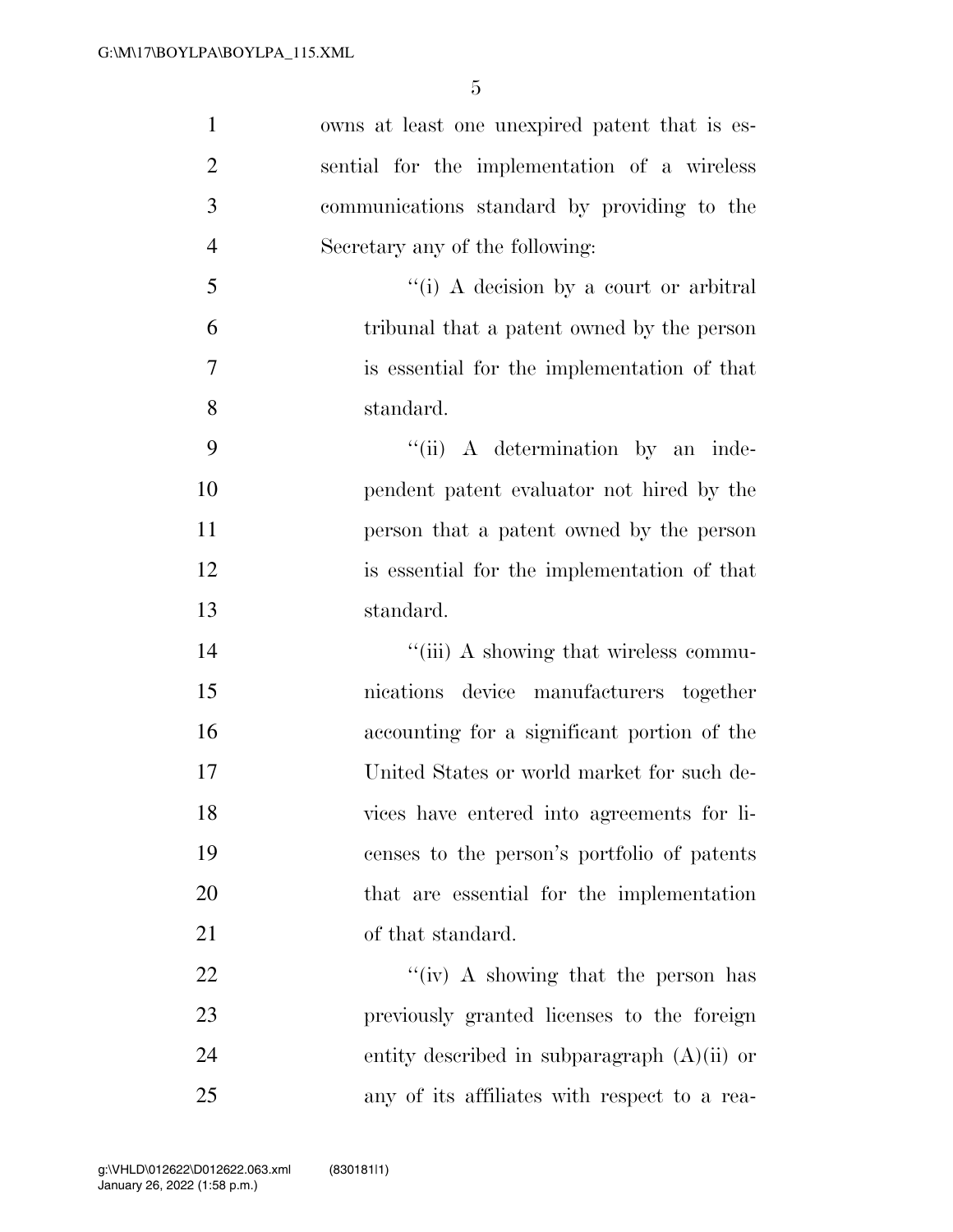| $\mathbf{1}$   | sonably similar portfolio of the person's      |
|----------------|------------------------------------------------|
| $\overline{2}$ | patents that are essential for the imple-      |
| 3              | mentation of that standard.                    |
| $\overline{4}$ | "(C) ACCOUNTING OF WIRELESS COMMU-             |
| 5              | NICATIONS DEVICE MARKET. A showing de-         |
| 6              | scribed in subparagraph $(B)(iii)$ may be made |
| 7              | either by including or excluding wireless com- |
| 8              | munications device manufacturers that are per- |
| 9              | sons of concern.                               |
| 10             | $``(3)$ PROCEDURES.—                           |
| 11             | "(A) ADDING A FOREIGN ENTITY TO THE            |
| 12             | WATCH LIST.-                                   |
| 13             | "(i) IN GENERAL.—The Secretary                 |
| 14             | may add a foreign entity to the watch list     |
| 15             | under paragraph (1) only after notice and      |
| 16             | opportunity for an agency hearing on the       |
| 17             | record in accordance with (except as pro-      |
| 18             | vided in clause (ii)) sections 554 through     |
| 19             | 557 of title 5, United States Code.            |
| 20             | "(ii) MATTERS CONSIDERED AT HEAR-              |
| 21             | ING.—An agency hearing conducted under         |
| 22             | clause $(i)$ —                                 |
| 23             | $\lq\lq$ shall be limited to consider-         |
| 24             | ation of-                                      |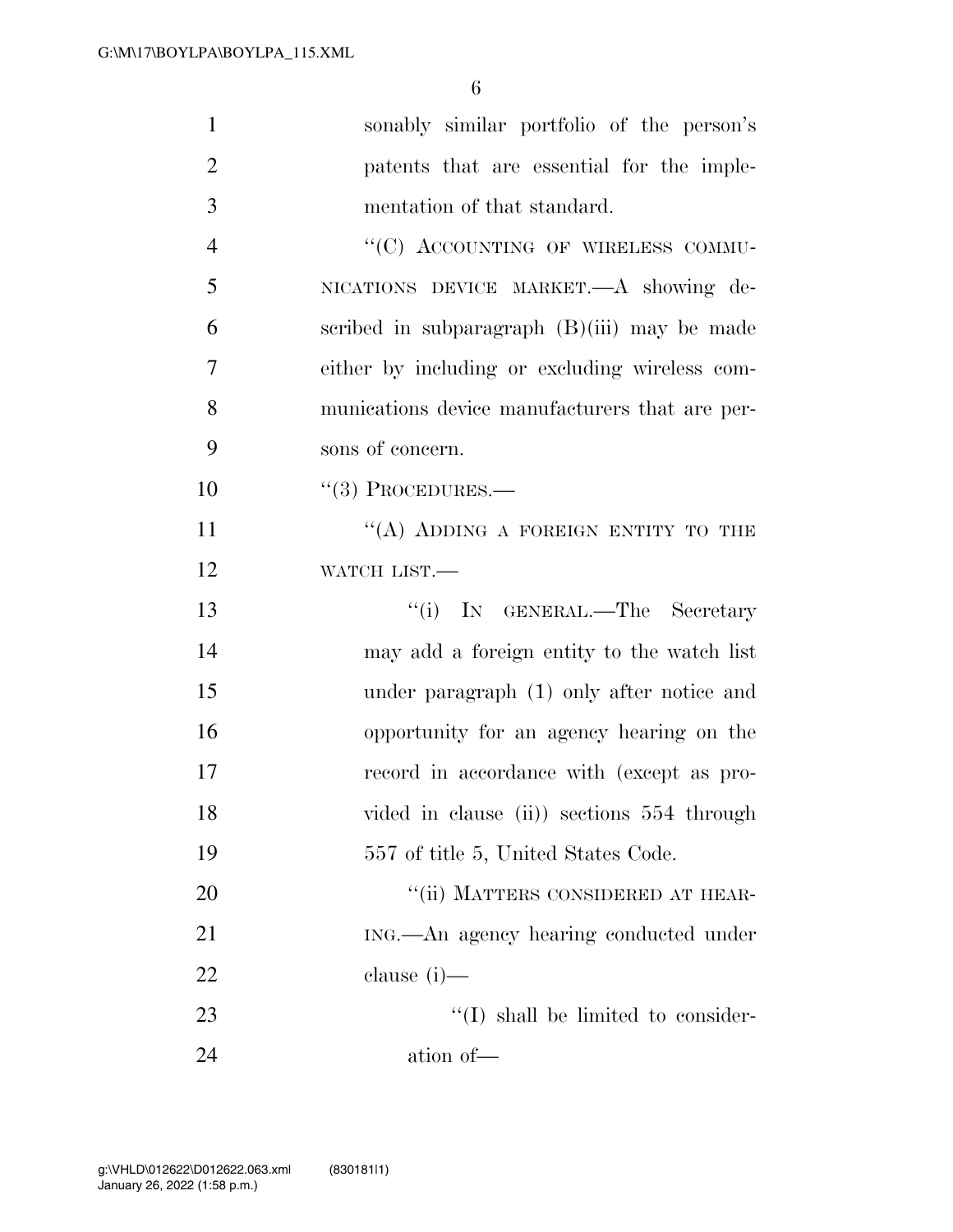| $\mathbf{1}$   | $\cdot$ (aa) whether the dem-                             |
|----------------|-----------------------------------------------------------|
| $\overline{2}$ | onstration described in paragraph                         |
| 3              | $(2)$ has been reasonably made;                           |
| $\overline{4}$ | and                                                       |
| 5              | "(bb) the amount of bond to                               |
| 6              | be required in accordance with                            |
| $\tau$         | section 236; and                                          |
| 8              | $\lq\lq$ (II) may not include the presen-                 |
| 9              | tation or consideration of legal or eq-                   |
| 10             | uitable defenses or counterclaims.                        |
| 11             | "(B) ADMINISTRATIVE PROCEDURE.-Ex-                        |
| 12             | cept as provided in subparagraph $(A)$ , the func-        |
| 13             | tions exercised under this section and section            |
| 14             | $236$ shall not be subject to sections $551, 553$         |
| 15             | through $559$ , or $701$ through $706$ of title $5$ ,     |
| 16             | United States Code.                                       |
| 17             | "(c) MOVEMENT BETWEEN LISTS.—A foreign entity             |
| 18             | on the watch list required by subsection $(b)(1)$ may be  |
| 19             | moved to the list required by subsection (a), pursuant to |
| 20             | procedures established by the Secretary, on or after the  |
| 21             | date that is one year after being included on the watch   |
| 22             | list if the foreign entity is not able to reasonably dem- |
| 23             | onstrate that it has entered into a patent license agree- |
| 24             | ment or a binding arbitration agreement with each covered |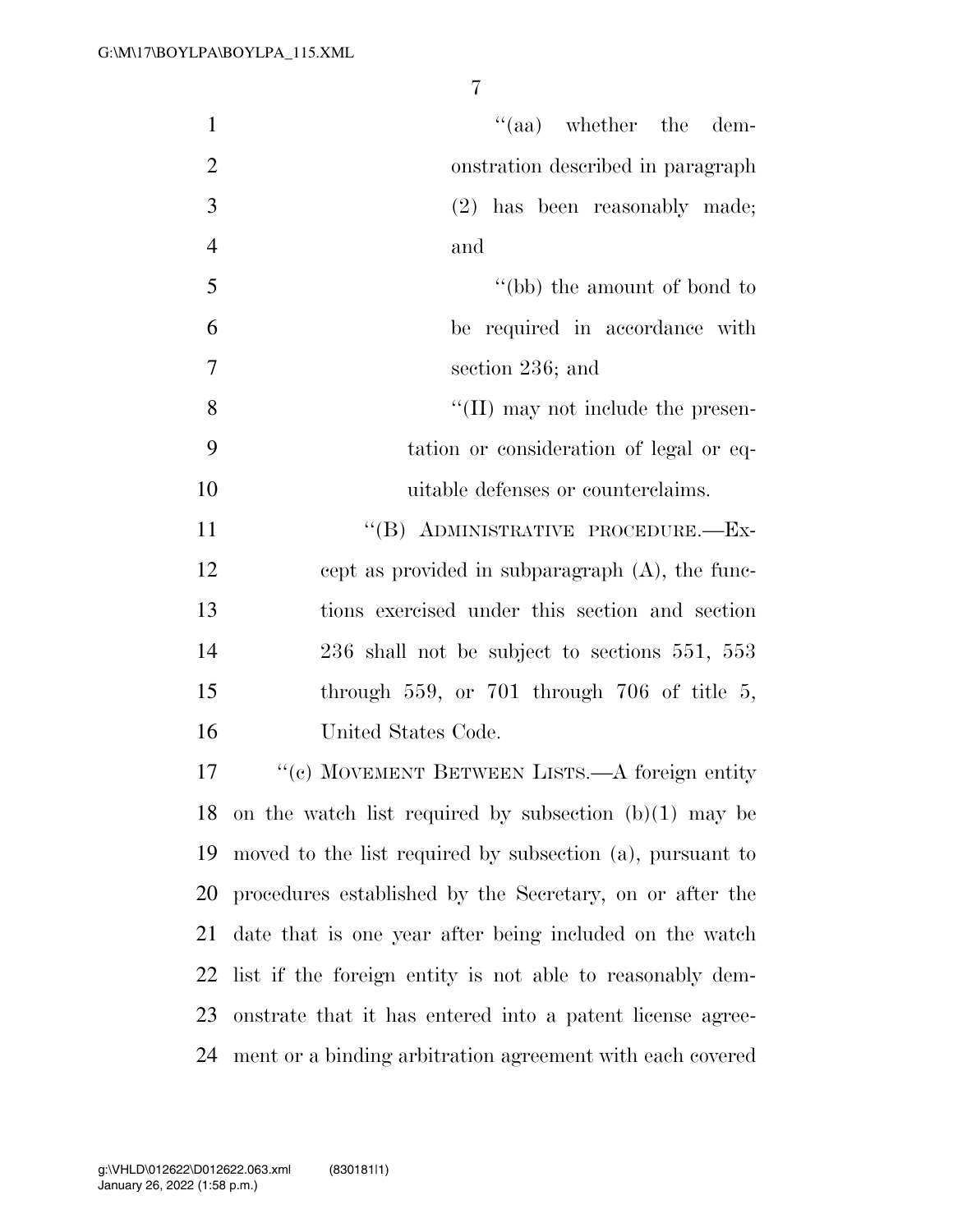person that has made the demonstration described in sub-2 section  $(b)(2)$  with respect to the entity.

- ''(d) REMOVAL FROM LISTS.—A foreign entity on the list required by subsection (a) or on the watch list required by subsection (b)(1) may petition the Secretary to be re- moved from that list on the basis that the conditions that led to the inclusion of the foreign entity on the list no longer exist. The burden of proof shall be on the foreign entity.
- ''(e) DEFINITIONS.—In this section:
- 11 "(1) AFFILIATE.—The term 'affiliate', with re- spect to an entity, means any entity that owns or controls, is owned or controlled by, or is under com-mon ownership or control with, the entity.
- 15 "(2) COUNTRY OF CONCERN.—The term 'coun- try of concern' means a country with respect to which the Secretary determines that—
- 18 ''(A) persons in the country persistently use, without obtaining a license, patents— 20  $\frac{1}{20}$  (i) essential to the implementation of wireless communications standards; and 22  $\frac{1}{1}$  held by a covered person; and 23 ''(B) that use of patents poses a threat to—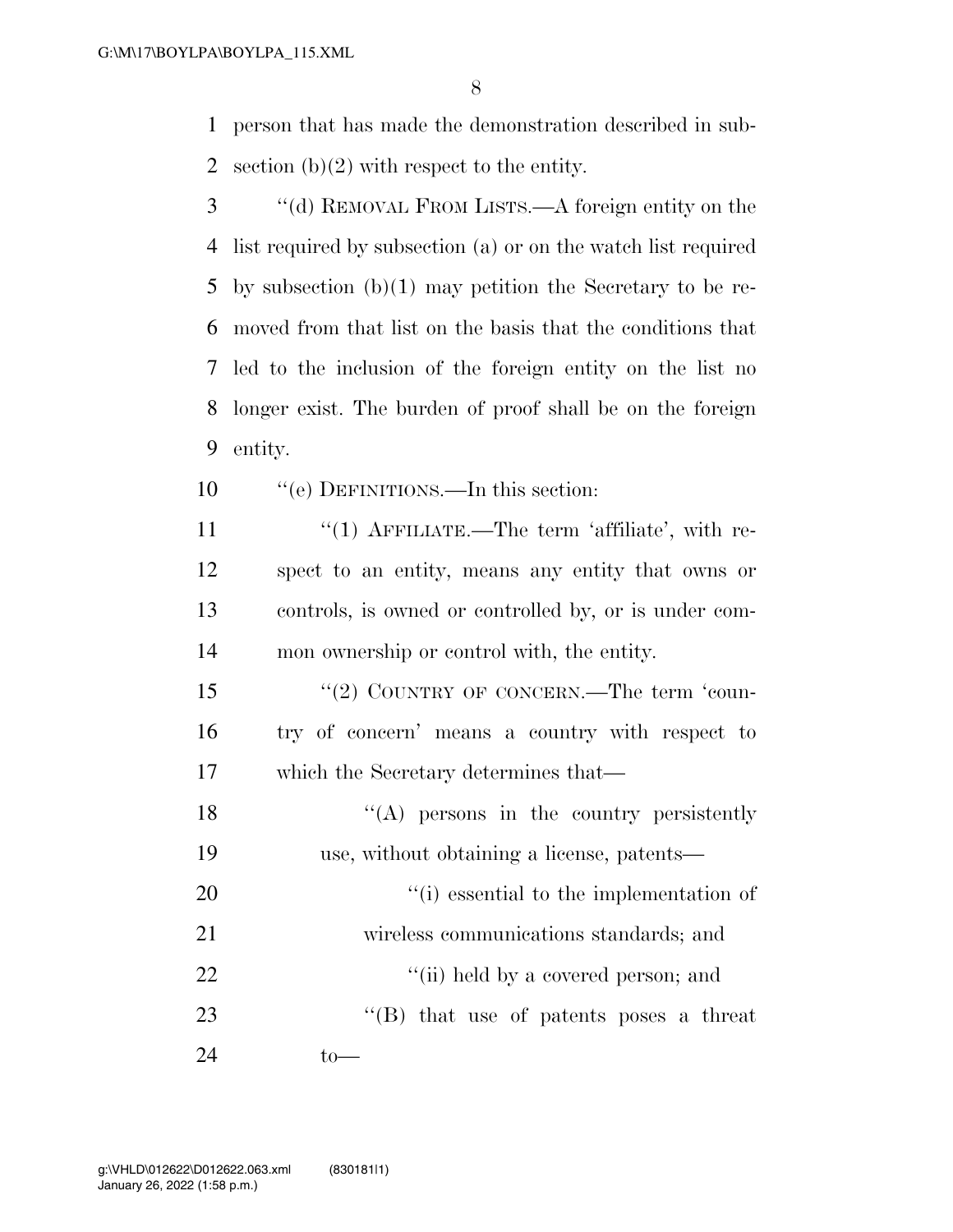| $\mathbf{1}$   | "(i) the ability of the United States to             |
|----------------|------------------------------------------------------|
| $\overline{2}$ | maintain a wireless communications re-               |
| 3              | search and development infrastructure;               |
| $\overline{4}$ | and                                                  |
| 5              | "(ii) the national security of the                   |
| 6              | United States, pursuant to the policy set            |
| $\overline{7}$ | forth in section 234.                                |
| 8              | "(3) COVERED PERSON.—The term 'covered               |
| 9              | person' means—                                       |
| 10             | "(A) a covered United States person; or              |
| 11             | "(B) an affiliate of a covered United                |
| 12             | States person—                                       |
| 13             | "(i) headquartered in, or organized                  |
| 14             | under the laws of, a country that is a               |
| 15             | member of the European Union or the                  |
| 16             | North Atlantic Treaty Organization; and              |
| 17             | "(ii) engaged in wireless communica-                 |
| 18             | tions research and development.                      |
| 19             | "(4) COVERED UNITED STATES PERSON.—The               |
| 20             | term 'covered United States person' means a United   |
| 21             | States person engaged in wireless communications     |
| 22             | research and development in the United States.       |
| 23             | $\cdot\cdot$ (5) PERSON OF CONCERN.—The term 'person |
| 24             | of concern' means a person that is—                  |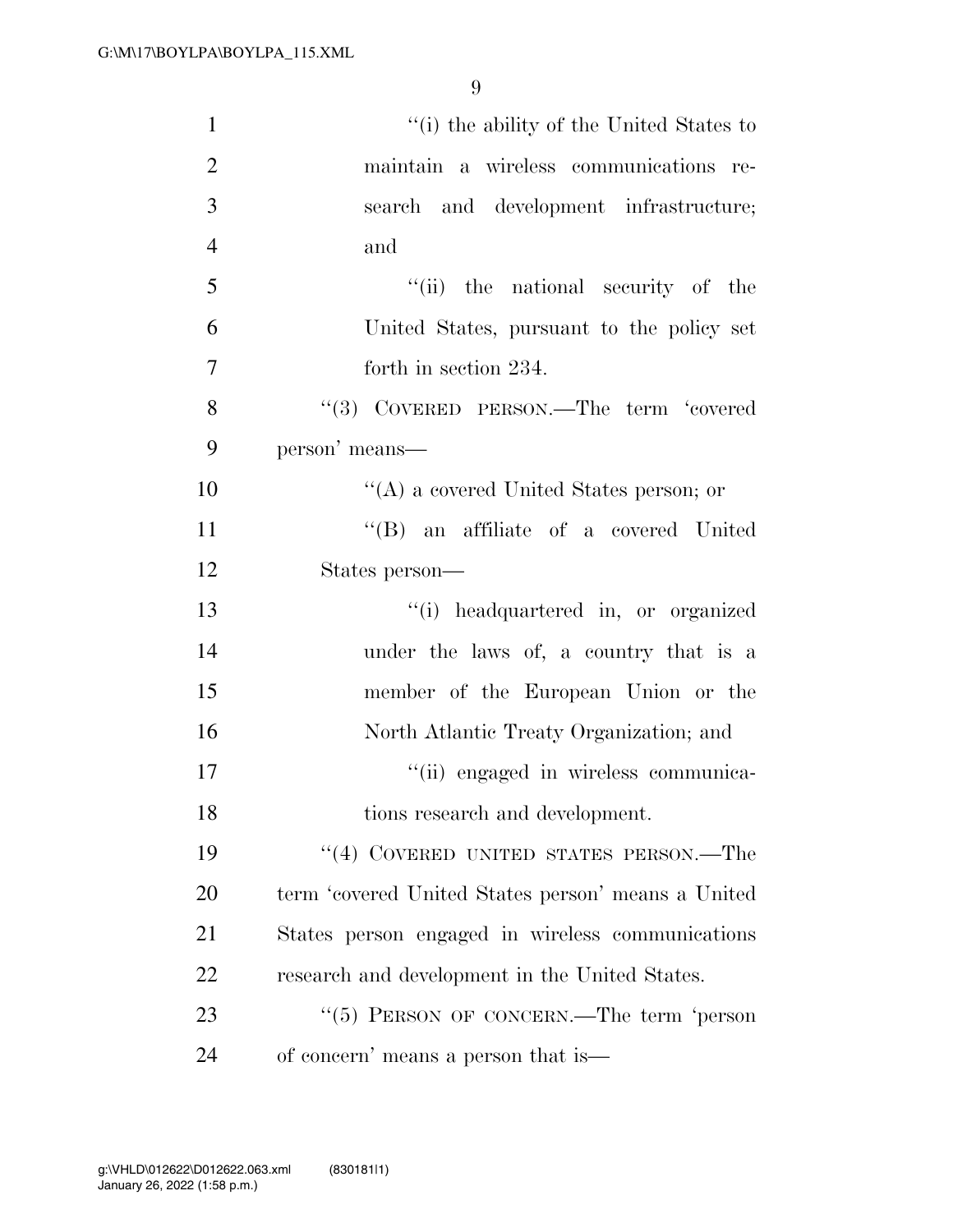| $\mathbf{1}$   | "(A) an individual who is a citizen or na-          |
|----------------|-----------------------------------------------------|
| $\overline{2}$ | tional (as defined in section $101(a)$ of the Im-   |
| 3              | migration and Nationality Act (8 U.S.C.             |
| $\overline{4}$ | $(1101(a))$ of a country of concern; or             |
| 5              | $\lq\lq (B)$ an entity that is headquartered in, or |
| 6              | organized under the laws of, a country of con-      |
| 7              | cern.                                               |
| 8              | (6)<br>UNITED STATES PERSON.—The<br>term            |
| 9              | 'United States person' means—                       |
| 10             | "(A) an individual who is a United States           |
| 11             | citizen or an alien lawfully admitted for perma-    |
| 12             | nent residence to the United States;                |
| 13             | $\lq\lq$ (B) an entity organized under the laws of  |
| 14             | the United States or any jurisdiction within the    |
| 15             | United States, including a foreign branch of        |
| 16             | such an entity; or                                  |
| 17             | $\lq\lq$ (C) any person in the United States.       |
| 18             | ``(7)<br>WIRELESS COMMUNICATIONS<br>STAND-          |
| 19             | ARD.—The term 'wireless communications standard'    |
| 20             | $means$ —                                           |
| 21             | $\lq\lq$ a cellular wireless telecommunications     |
| 22             | standard, including such a standard promul-         |
| 23             | gated by the 3rd Generation Partnership             |
| 24             | Project (commonly known as '3GPP') or the           |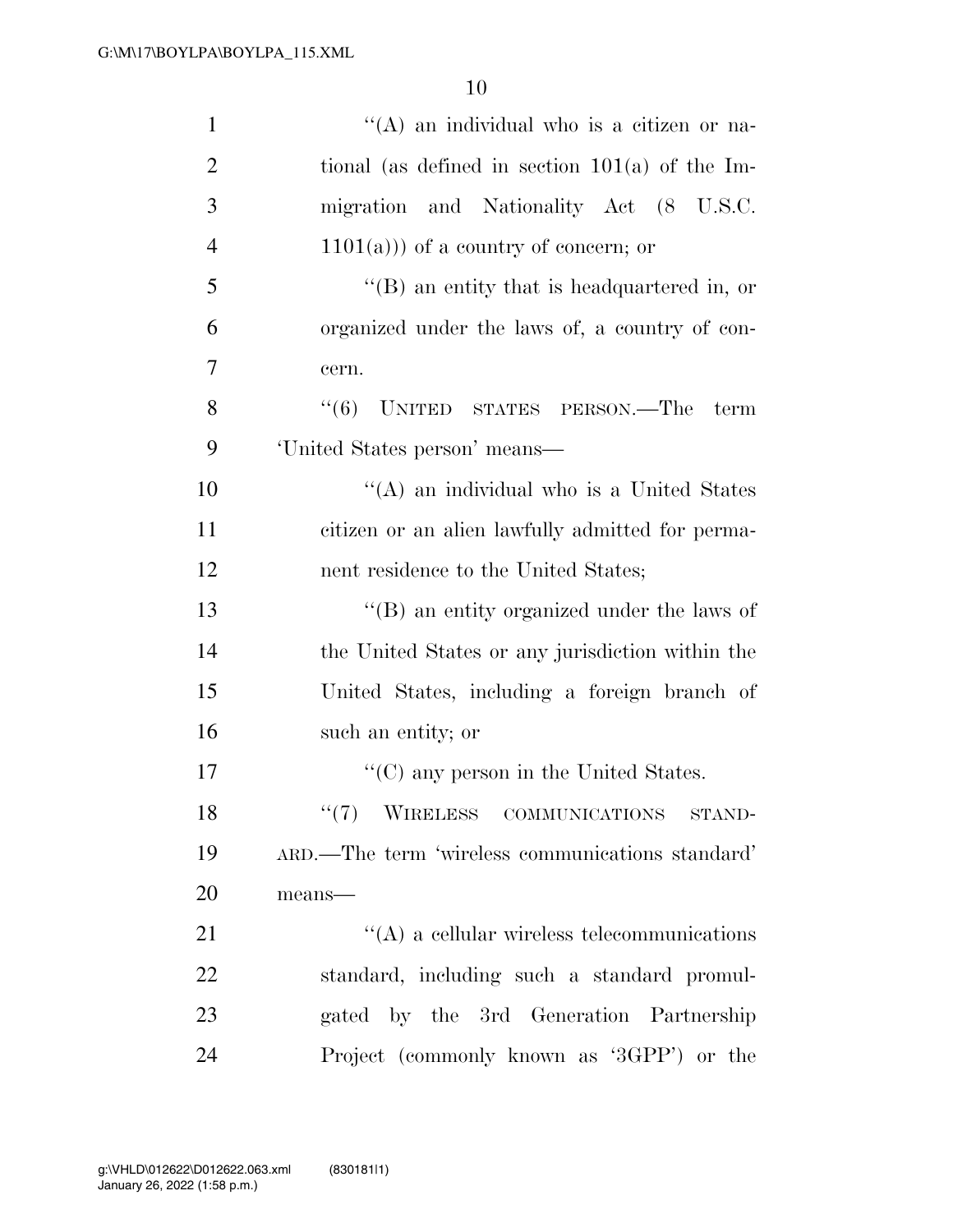| $\mathbf{1}$   | 3rd Generation Partnership Project 2 (com-                 |
|----------------|------------------------------------------------------------|
| $\overline{2}$ | monly known as '3GPP2'); or                                |
| 3              | "(B) a wireless local area network stand-                  |
| $\overline{4}$ | ard, including such a standard designated as               |
| 5              | IEEE 802.11 as developed by the Institute of               |
| 6              | Electrical and Electronics Engineers (commonly             |
| 7              | known as the 'IEEE').                                      |
| 8              | "SEC. 236. IMPORT SANCTIONS WITH RESPECT TO CERTAIN        |
| 9              | FOREIGN ENTITIES THAT THREATEN<br>NA-                      |
| 10             | TIONAL SECURITY.                                           |
| 11             | "(a) IN GENERAL.—Any foreign entity on the list re-        |
| 12             | quired by section $235(a)$ may be subject to such controls |
| 13             | on the importing of goods or technology into the United    |
| 14             | States as the President may prescribe.                     |
| 15             | "(b) ENTRY UNDER BOND.—                                    |
| 16             | $\cdot\cdot(1)$ In GENERAL.—Unless otherwise prescribed    |
| 17             | by the President, a product described in paragraph         |
| 18             | (2) may not enter the United States except under           |
| 19             | bond prescribed by the Secretary of Commerce in an         |
| 20             | amount determined by the Secretary to be sufficient        |
| 21             | to protect from injury a covered United States per-        |
| 22             | son that made the demonstration described in sec-          |
| 23             | tion $235(b)(2)$ with respect to the entity that has       |
| 24             | been selling the product directly or indirectly in or      |
| 25             | into the United States.                                    |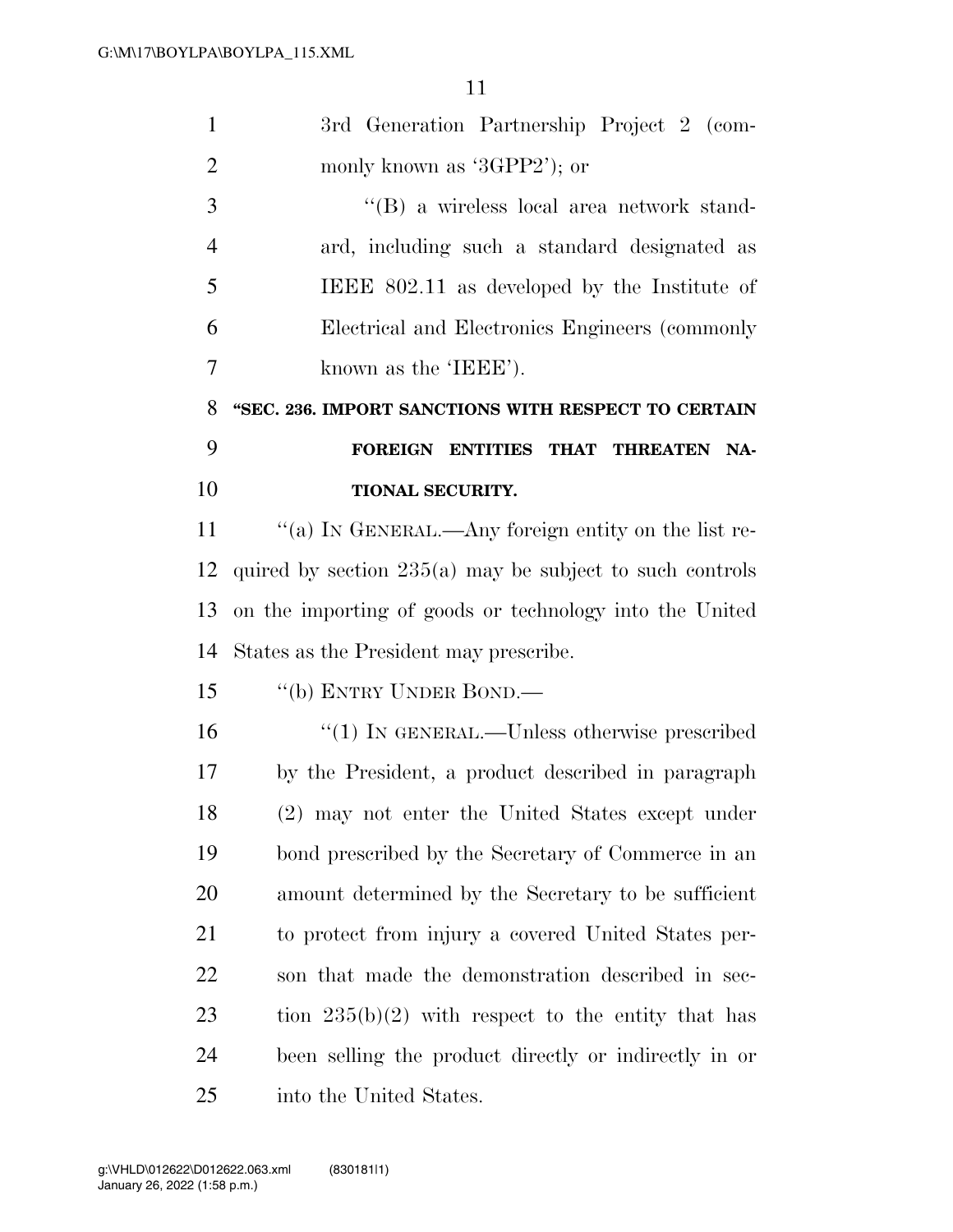| $\mathbf{1}$   | "(2) PRODUCTS DESCRIBED.—A product de-                   |
|----------------|----------------------------------------------------------|
| $\overline{2}$ | scribed in this paragraph is a wireless communica-       |
| 3              | tions device—                                            |
| $\overline{4}$ | "(A) produced or sold by—                                |
| 5              | "(i) a foreign entity on the watch list                  |
| 6              | required by section $235(b)$ ;                           |
| 7              | "(ii) a successor of such an entity; or                  |
| 8              | "(iii) an affiliate of an entity de-                     |
| 9              | scribed in clause (i) or (ii); and                       |
| 10             | $\lq\lq$ that is claimed, labeled, marketed, or          |
| 11             | advertised as complying with a wireless commu-           |
| 12             | nications standard that was the basis for the in-        |
| 13             | clusion of the foreign entity on the watch list.         |
| 14             | "(c) FORFEITURE OF BOND.-                                |
| 15             | "(1) In GENERAL.—If a foreign entity on the              |
| 16             | watch list required by section $235(b)$ is moved to the  |
| 17             | list required by section $235(a)$ and becomes subject    |
| 18             | to controls under subsection (a), a bond paid under      |
| 19             | subsection (b) shall be forfeited to a covered United    |
| 20             | States person that made the demonstration de-            |
| 21             | scribed in section $235(b)(2)$ with respect to the enti- |
| 22             | ty.                                                      |
| 23             | "(2) TERMS AND CONDITIONS.—The Secretary                 |
| 24             | of Commerce shall prescribe the procedures and any       |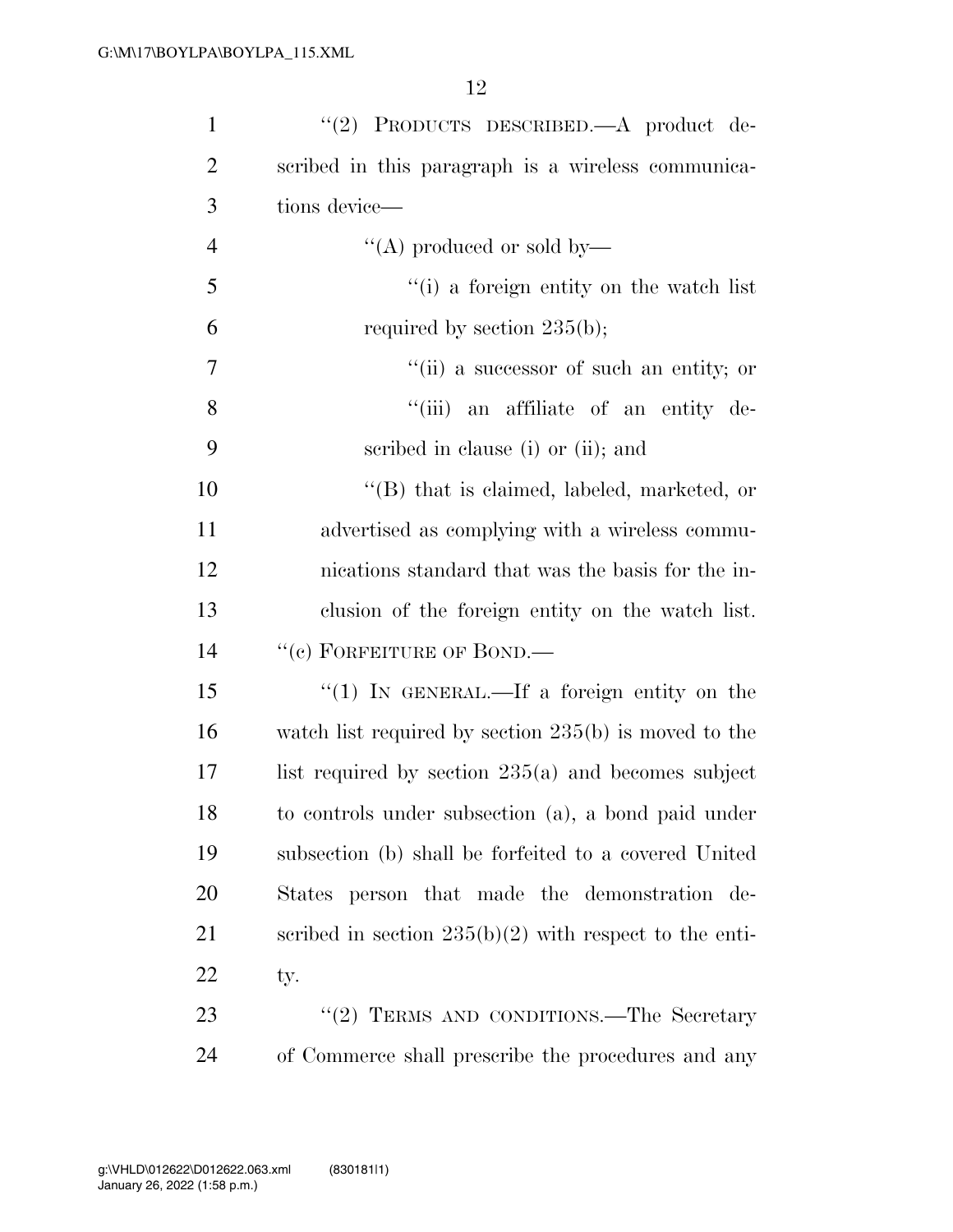terms or conditions under which bonds will be for-feited under paragraph (1).

 ''(d) NON-INTEREST-BEARING BONDS.—A bond under this section shall be non-interest-bearing.

 ''(e) DEFINITIONS.—In this section, the terms 'affil- iate' and 'covered United States person' have the mean-ings given those terms in section 235(d).''.

 (b) CONTROLS ON IMPORTS OF GOODS OR TECH- NOLOGY AGAINST PERSONS THAT RAISE NATIONAL SE- CURITY CONCERNS.—Section 233 of the Trade Expansion Act of 1962 (19 U.S.C. 1864) is amended to read as fol-lows:

#### **''SEC. 233. IMPORT SANCTIONS FOR EXPORT VIOLATIONS.**

 ''(a) IN GENERAL.—A person described in subsection (b) may be subject to such controls on the importing of goods or technology into the United States as the Presi-dent may prescribe.

 ''(b) PERSONS DESCRIBED.—A person described in this subsection is a person that—

 $\frac{1}{20}$   $\frac{1}{20}$  violates any national security export con-21 trol imposed under section 1755 of the Export Con- trol Reform Act of 2018 (50 U.S.C. 4814) or any regulation, order, or license issued under that sec-tion; or

25  $\frac{1}{2}$  raises a national security concern under—